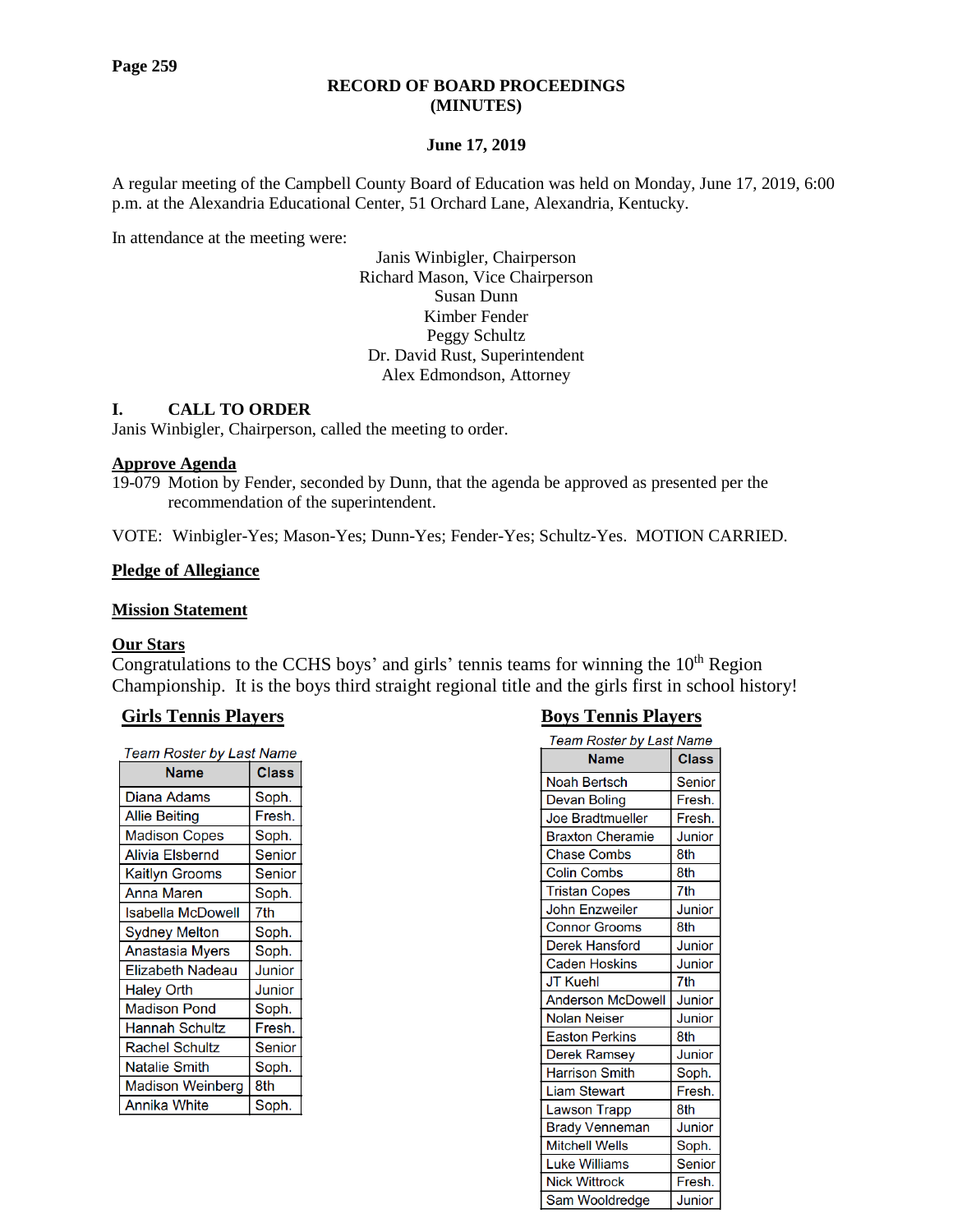Congratulations boys baseball! The baseball season came to an end as the Camels lost in the KHSAA  $10<sup>th</sup>$ Regional Championship game. They were regional runners up and ended their season with a 20-18 overall record. They had an outstanding season. Team members include:

Brandon Becker Crew Berkley Jared Besecker Brady Brooks Tyler Canup Adam Gray Kason Jackson Jacob Lippert Austin Little Tim McNamara Noah Miller David Orick Davin Peters Jimmy Ramsey Jesus Riera Swan Schnitzler Chad Seiter Jack Sell Kyler Southerland Lodan Stevenson Luke Stevenson Greg Vineyard Nathan Young

## **Congratulations Girls Softball Team**

Congratulations to the girls' softball team who were district champions and regional semi-finalists! They finished their season with a 18-7 (5-0) record. Team members include:

Bella Bastin Emma Bay Natalie Evans Abby Joering Savannah Krift Kylie Lockwood McKinlee Miller Becca Mitchell Annabella Parker Haley Parker Rebekah Schnitzler Delanie Spivey Paige Stewart Ashley Verst Jessica Walsh Taylor Watson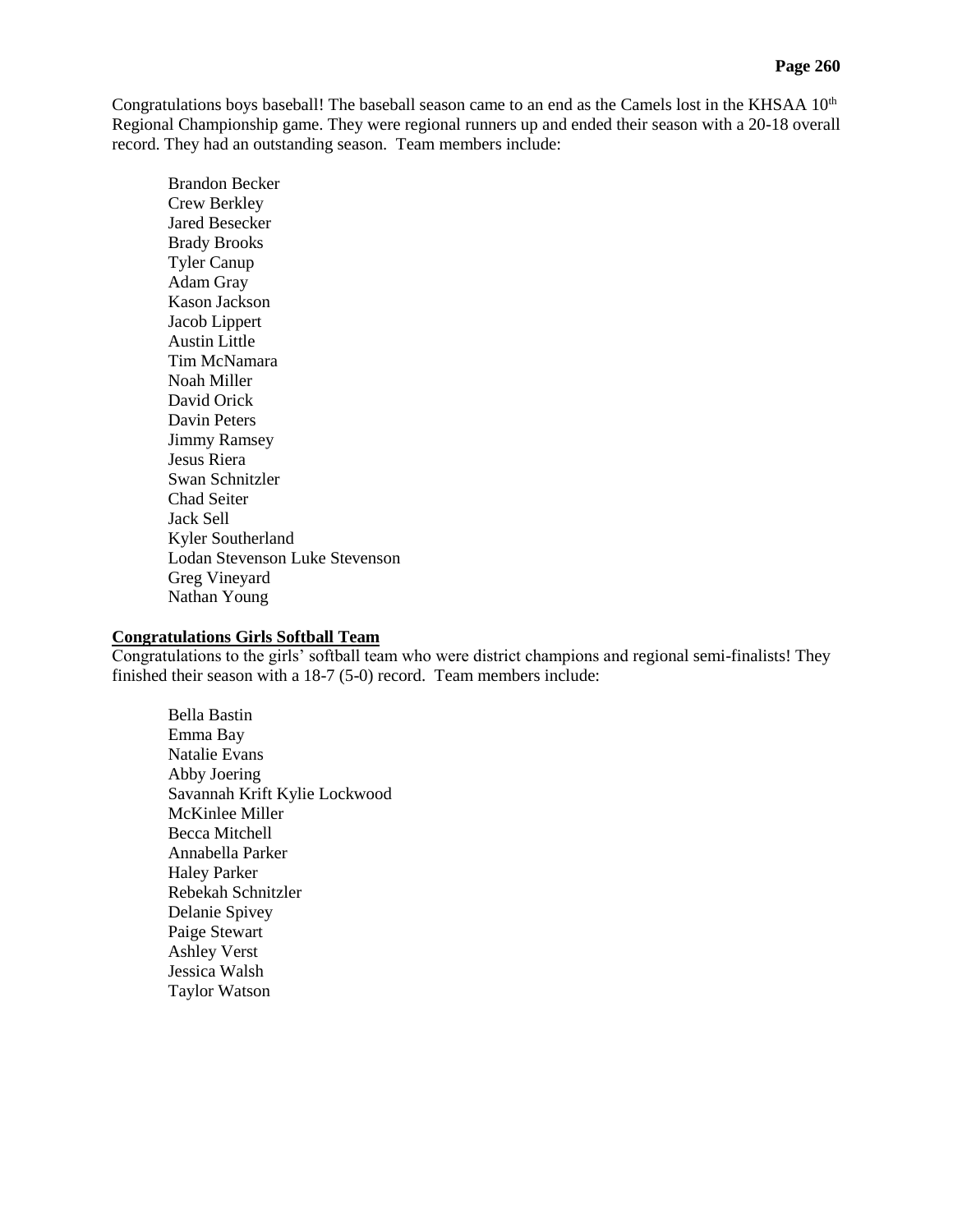# **Page 261**

Congratulations to the CCMS track relay team on taking  $3<sup>rd</sup>$  place in state in the 4x800 with a time of 10:22.1. Please congratulate the following members: Ruby Dunlevy Emilie Zengel Allison Collins Olivia Holbrook

Olivia Holbrook also finished 4th at the state track meet in the 1600m run with a time of 5:30.44.

# **Recess**

As provided in the agenda (as approved), the Board briefly recessed.

# **II. COMMUNICATIONS Audience Comments**

## **Superintendent Comments**

#### **Board Member Comments**

## **Personnel Actions**

| <b>NAME</b>         | <b>POSITION</b>                          | <b>ACTION /</b><br><b>REASON</b>            | <b>EFFECTIVE</b> | <b>LOCATION</b>                  |  |
|---------------------|------------------------------------------|---------------------------------------------|------------------|----------------------------------|--|
| Addie Christopher   | Teacher                                  | Non-renewed                                 | 6/30/2019        | <b>CCHS</b>                      |  |
| Ashcraft, Blayke    | Teacher                                  | Hired                                       | 7/1/2019         | Reiley                           |  |
| Barbian, Michelle   | Paraeducator                             | Resigned                                    | 6/30/2019        | <b>CCMS</b>                      |  |
| Baumann, Erin       | Tutor                                    | Non-renewed                                 | 6/30/2019        | Cline                            |  |
| Bell, Ginsel        | Tutor                                    | Non-renewed                                 | 6/30/2019        | <b>CRES</b>                      |  |
| Berkley, Kennedy    | Head Volleyball Coach                    | <b>Hired for 2019-20</b>                    | 7/1/2019         | <b>CCHS</b>                      |  |
| Bezold, Jeremy      | <b>Summer Painter</b>                    | Non-renewed                                 | 6/30/2019        | District Wide                    |  |
| Bezold, Pamela      | <b>Summer Painter</b>                    | Non-renewed                                 | 6/30/2019        | District Wide                    |  |
| Bieker, Katherine   | Teacher                                  | <b>Hired for 2019-20</b>                    | 7/1/2019         | Cline                            |  |
| Born, Jennifer      | Tutor                                    | Non-renewed                                 | 6/30/2019        | Reiley                           |  |
| Brown, Carrie       | Paraeducator                             | <b>Hired for 2019-20</b>                    | 7/1/2019         | Cline                            |  |
| Buckler, Bailey     | <b>Educational Interpreter</b>           | <b>Hired for 2019-20</b>                    | 7/1/2019         | Campbell Ridge                   |  |
| Bush, Morgan        | JV Volleyball Coach                      | <b>Hired for 2019-20</b>                    | 7/1/2019         | <b>CCHS</b>                      |  |
| Caperton, Symantha  | JV Cheer Coach                           | <b>Hired for 2019-20</b>                    | 7/1/2019         | <b>CCHS</b>                      |  |
| Caudill, Dustin     | <b>Summer Painter</b>                    | <b>Hired for 2019-20</b>                    | 6/3/2019         | District Wide                    |  |
| Chaffin, Melissa    | From: Instructional Coach<br>To: Teacher | Position Change &<br><b>Location Change</b> | 7/1/2019         | From: Central<br>Office To: CCMS |  |
| Cook, Jennifer      | <b>Assistant Cheer Coach</b>             | <b>Hired for 2019-20</b>                    | 7/1/2019         | <b>CCHS</b>                      |  |
| Cozart, Joanne      | Teacher                                  | Non-renewed                                 | 6/30/2019        | <b>CCMS</b>                      |  |
| Davis, Darwin       | Custodian                                | Hired                                       | 6/3/2019         | <b>CCHS</b>                      |  |
| Diesman, Megan      | Paraeducator-KDGr                        | Change in<br>7/1/2019<br>Placement          |                  | Cline                            |  |
| Donaldson, Jennifer | Dispatcher                               | Resigned                                    | 5/31/2019        | Transportation                   |  |
| Eads, Amy           | Teacher                                  | <b>Hired for 2019-20</b><br>7/1/2019        |                  | <b>CCMS</b>                      |  |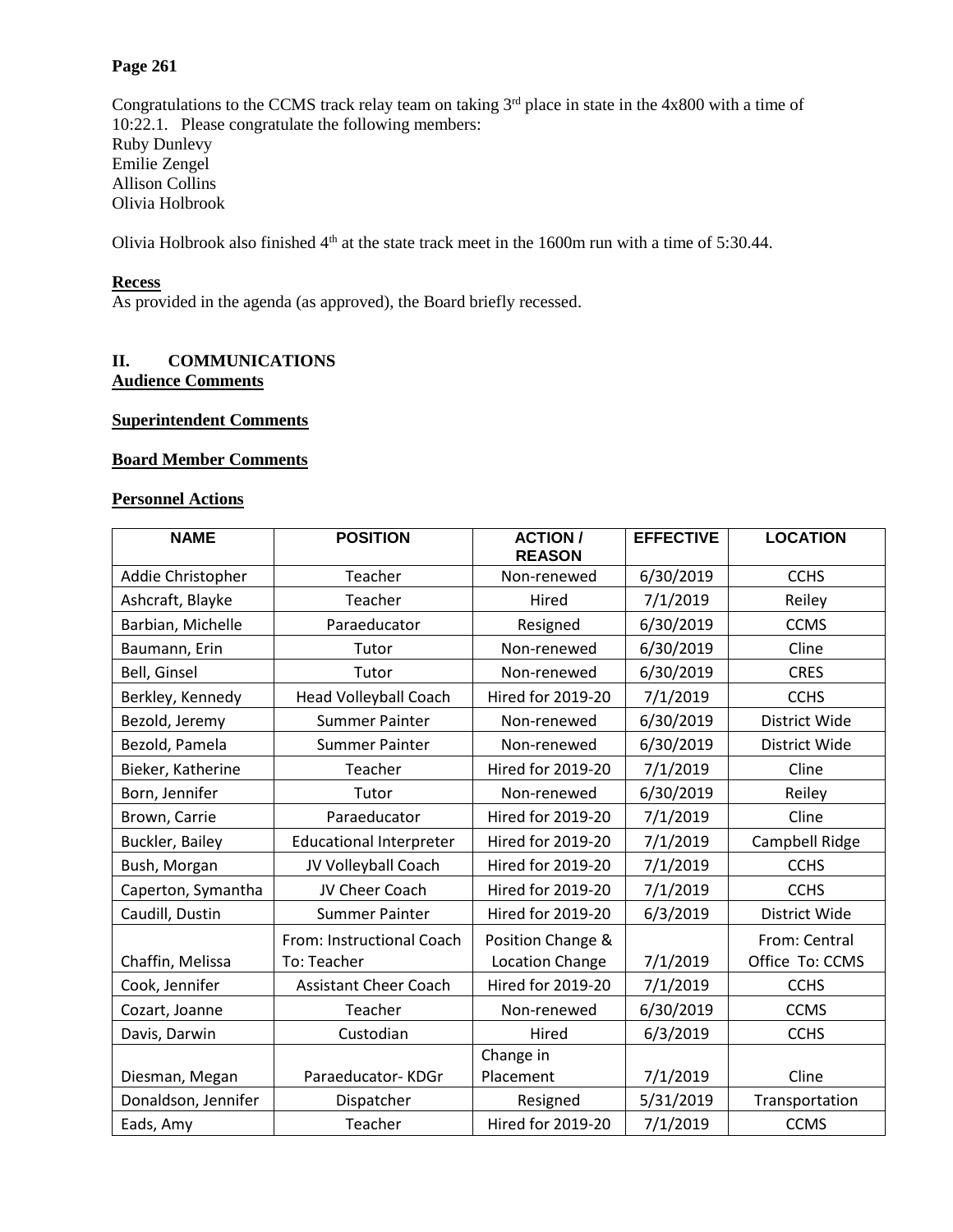|                         |                           |                                    |           | From: Grant's Lick  |  |
|-------------------------|---------------------------|------------------------------------|-----------|---------------------|--|
| Enzweiler, David        | Teacher                   | Placement                          | 7/1/2019  | To: CCHS            |  |
|                         | Band - Color guard        |                                    |           |                     |  |
| Fishbein, Craig         | Instructor                | <b>Hired for 2019-20</b>           | 7/1/2019  | <b>CCHS</b>         |  |
| Fleckenstein,           |                           |                                    |           |                     |  |
| Andrea                  | Tutor                     | Non-renewed                        | 6/30/2019 | Reiley              |  |
| Fleckenstein,<br>Andrea | Teacher - Special Ed      | <b>Hired for 2019-20</b>           | 7/1/2019  | Reiley              |  |
|                         | Teacher - Health & PE     | <b>Hired for 2019-20</b>           |           | Crossroads          |  |
| Florence, DeAndre       |                           |                                    | 7/1/2019  |                     |  |
| Fossett, Crystal        | Paraeducator              | Non-renewed                        | 6/30/2019 | Crossroads          |  |
| Fries, Leah             | Custodian                 | Resigned                           | 6/30/2019 | Transportation      |  |
| Frommeyer, Trish        | Tutor                     | Non-renewed                        | 6/30/2019 | <b>CRES</b>         |  |
| Geringer, Judy          | Tutor                     | Non-renewed                        | 6/30/2019 | Cline               |  |
| Gray, Lindsey           | Teacher                   | Non-renewed                        | 6/30/2019 | <b>Grant's Lick</b> |  |
|                         |                           |                                    |           | From: Cline         |  |
| Hagen, Leslie           | Teacher                   | Hired                              | 7/1/2019  | To: CCHS            |  |
| Hengehold, Emily        | Teacher                   | Non-renewed                        | 6/30/2019 | <b>Grant's Lick</b> |  |
|                         | 21st Century Project      |                                    |           |                     |  |
| Hodge, Jacob            | Coordinator               | <b>Hired for 2019-20</b>           | 7/1/2019  | Reiley              |  |
| Johnson, Jillian        | Secretary                 | Hired                              | 7/1/2019  | <b>CCHS</b>         |  |
| Johnson, Elizabeth      | Teacher                   | <b>Hired for 2019-20</b>           | 7/1/2019  | Reiley              |  |
| Jones, Nora             | <b>Summer Painter</b>     | Non-renewed                        | 6/30/2019 | District Wide       |  |
| Kirby, Melinda          | Tutor                     | Non-renewed                        | 6/30/2019 | Cline               |  |
| Koeninger, Kristen      | Teacher - Math            | <b>Hired for 2019-20</b>           | 7/1/2019  | <b>CCMS</b>         |  |
| Kopczynski, Sandra      | Teacher                   | Resigned                           | 6/30/2019 | Crossroads          |  |
|                         | Teacher - Career          |                                    |           |                     |  |
| Koroly, Jennifer        | Advisor/Intern Coord.     | Hired for 2019-20                  | 7/1/2019  | <b>CCHS</b>         |  |
| Kramer, Tina            | Paraeducator- Special Ed  | Placement                          | 7/1/2019  | Reiley              |  |
| Kues, Tricia            | Teacher - Special Ed      | <b>Hired for 2019-20</b>           | 7/1/2019  | Cline               |  |
| Lanter, Tim             | Tutor                     | Non-renewed                        | 6/30/2019 | <b>CRES</b>         |  |
|                         | Girls Freshman Head       |                                    |           |                     |  |
| Lathram, Eli            | <b>Basketball Coach</b>   | <b>Hired for 2019-20</b>           | 7/1/2019  | <b>CCHS</b>         |  |
| Luhn, Jodi              | Teacher - KDG             | Non-renewed                        | 6/30/2019 | Reiley              |  |
| McCord, Melinda         | Teacher - Science         | <b>Hired for 2019-20</b>           | 7/1/2019  | <b>CCMS</b>         |  |
| Mefford, Clay           | Boys Asst. Soccer Coach   | <b>Hired for 2019-20</b>           | 7/1/2019  | <b>CCHS</b>         |  |
| Miller, Sue             | Tutor                     | Non-renewed                        | 6/30/2019 | Cline               |  |
| Murrell, Kailee         | Paraeducator - Special Ed | <b>Hired for 2019-20</b>           | 7/1/2019  | <b>CCMS</b>         |  |
| Nicholas, Brittany      | Dance Team Sponsor        | <b>Hired for 2019-20</b>           | 7/1/2019  | <b>CCHS</b>         |  |
| Ochsner, Margaret       | <b>School Counselor</b>   | <b>Hired for 2019-20</b>           | 7/1/2019  | <b>CCMS</b>         |  |
| Pitts, Bryan            | Teacher - Special Ed      | Non-renewed                        | 6/30/2019 | <b>CCHS</b>         |  |
| Pitts, Bryan            | Teacher- Special Ed       |                                    |           | Crossroads          |  |
|                         | Paraeducator              | Hired<br>7/1/2019                  |           | Crossroads          |  |
| Porter, Jennifer        |                           | Hired                              | 7/1/2019  |                     |  |
| Roberts, Cassandra      | Summer Painter            | Released                           | 6/30/2019 | District Wide       |  |
| Rust, Jonathan          | Teacher                   | Non-renewed                        | 6/30/2019 | <b>CCMS</b>         |  |
| Sauley, Brooke          | Teacher - Special Ed      | <b>Hired for 2019-20</b>           | 7/1/2019  | Crossroads          |  |
| Schafer, Kari           | Preschool Paraeducator    | Change in<br>7/1/2019<br>Placement |           | Cline               |  |
|                         |                           |                                    |           |                     |  |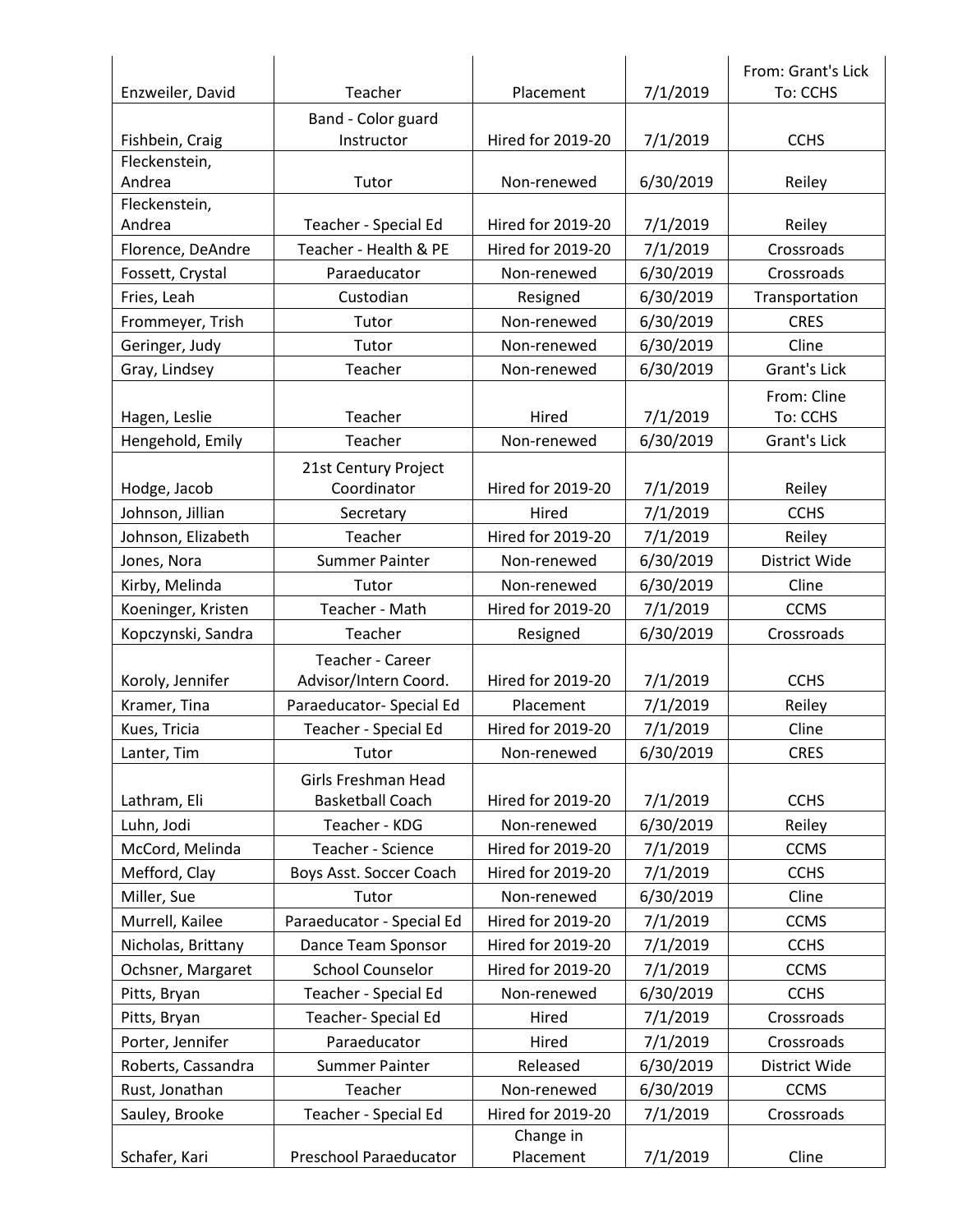| Scott, Kayla       | Tutor                            | Released                 | 6/30/2019 | Cline               |  |
|--------------------|----------------------------------|--------------------------|-----------|---------------------|--|
|                    | Freshman Volleyball              |                          |           |                     |  |
| Seiter, Kirby      | Coach                            | <b>Hired for 2019-20</b> | 7/1/2019  | <b>CCHS</b>         |  |
| Shields, Gwen      | <b>Summer Painter</b>            | Released                 | 6/30/2019 | District Wide       |  |
|                    |                                  |                          |           | Alexandria Ed       |  |
| Shirley, Carah     | Teacher                          | Resigned                 | 6/30/2019 | Center              |  |
| Sizemore, Jennifer | Paraeducator                     | Non-renewed              | 6/30/2019 | Cline               |  |
| Spangler, Patricia | Lunchroom monitor                | Non-renewed              | 6/30/2019 | Cline               |  |
| Stacey, Angela     | Teacher                          | Non-renewed              | 6/30/2019 | <b>CCHS</b>         |  |
| Staff, Casie       | <b>Health Service Technician</b> | <b>Hired for 2019-20</b> | 7/1/2019  | Crossroads          |  |
| Steller, Maria     | Teacher - Special Ed             | <b>Hired for 2019-20</b> | 7/1/2019  | <b>Grant's Lick</b> |  |
| Thiery, Denise     | Clerk                            | Hired                    | 7/1/2019  | <b>CCHS</b>         |  |
| Vanwinkle, Vicky   | Tutor                            | Released                 | 6/30/2019 | District Wide       |  |
| Weber, Sarah       | Social Studies/ELA               | <b>Hired for 2019-20</b> | 7/1/2019  | <b>CCMS</b>         |  |
| Wirth, Jon         | Girls JV Basketball Coach        | <b>Hired for 2019-20</b> | 7/1/2019  | <b>CCHS</b>         |  |
| Woolf, Dahna       | Paraeducator                     | Placement                | 7/1/2019  | <b>CCMS</b>         |  |
| <b>Substitutes</b> |                                  |                          |           |                     |  |
| Baker, Luke        | <b>Student Worker - Maint</b>    | Hired                    | 5/28/2019 | District Wide       |  |
| Burgess, Cody      | <b>Student Worker - Maint</b>    | Hired                    | 5/28/2019 | District Wide       |  |
| Fries, Christopher | Substitute Maintenance           | Hired                    | 5/22/2019 | District Wide       |  |
| Hasenstab, Mark    | Substitute Bus Driver            | Hired                    | 5/14/2019 | Transportation      |  |
| Kohls, Gary        | Substitute Bus Driver            | Hired                    | 5/13/2019 | Transportation      |  |
| West, Allison      | Substitute Food Service          | Hired                    | 5/29/2019 | District Wide       |  |

## **Written Communications and Reports**

SBDM Minutes FRYSC Reports Homeless Services Report Pupil Personnel Report Public Relations Report School Related Field Trip Report - Transportation Contracts Issued to Certified Staff for 2019-20 Emergency Plan Procedures KSBA Policy Manual Update #41; First Reading Annual Technology Plan Title Report

# **III. ACTION AGENDA**

**Policy Revision 03.221 Salaries (Classified); Second Reading/Approval**

- 19-079 Motion made by Fender, seconded by Mason, to approve the policy revision 03.221 Salaries (Classified) as presented per the recommendation of the superintendent.
- VOTE: Winbigler-Yes; Mason-Yes; Dunn-Yes; Fender-Yes; Schultz-Yes. MOTION CARRIED.

# **Insurance Renewals – Property, Liability, Fleet, Workers' Compensation**

19-080 Motion made by Schultz, seconded by Dunn, to accept the recommendation from Crawford Insurance to accept the lowest bidder of Liberty Mutual on the Package (Business Property, Liability, Fleet, Umbrella), Cyber and on Workers' Compensation for a total bid of \$529,284.00 per the recommendation of the superintendent.

VOTE: Winbigler-Yes; Mason-Yes; Dunn-Yes; Fender-Yes; Schultz-Yes. MOTION CARRIED.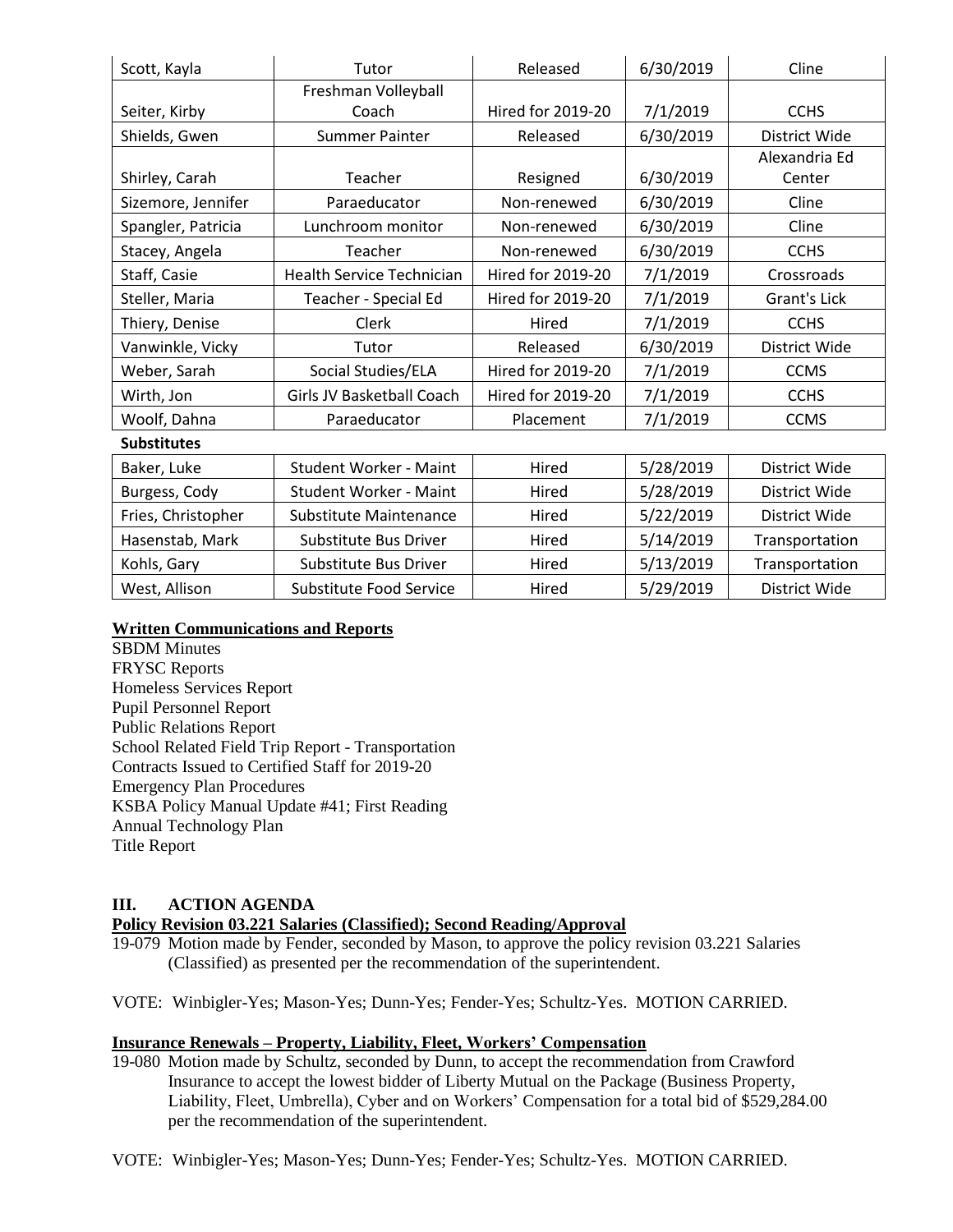## **SRO MOU with Alexandria Police Department**

- 19-081 Motion made by Mason, seconded by Schultz, to approve the SRO MOU with Alexandria Police Department for 2019-20 per the recommendation of the superintendent.
- VOTE: Winbigler-Yes; Mason-Yes; Dunn-Yes; Fender-Yes; Schultz-Yes. MOTION CARRIED.

## **Meal Prices 2019-20**

19-082 Motion made by Dunn, seconded by Mason, to approve meal prices for the 2019-20 school year in accordance with the Meal Price Equity Tool to meet Federal USDA Guidelines per the recommendation of the superintendent.

# 19-20 Student Lunch Pricing

- Elementary Students \$2.75 *(previously \$2.60)*
- Middle/ High Students \$3.00 *(previously \$2.85)*

# 19-20 Student Breakfast Pricing

All Grades (PK-12) - \$1.65 *(previously \$1.50)*

# 19-20 Adult Pricing

- Adult Lunch Price \$3.65 *(previously \$3.50)*
- Adult Breakfast Price \$2.40 *(previously \$2.35)*

VOTE: Winbigler-Yes; Mason-Yes; Dunn-Yes; Fender-Yes; Schultz-Yes. MOTION CARRIED.

## **Financial Services Contract with Dayton Independent Schools**

- 19-083 Motion made by Schultz, seconded by Fender, to approve the financial services contract with Dayton Independent Schools as presented per the recommendation of the superintendent.
- VOTE: Winbigler-Yes; Mason-Yes; Dunn-Yes; Fender-Yes; Schultz-Yes. MOTION CARRIED.

## **Contract for Medicaid Training and Billing Services**

- 19-084 Motion made by Dunn, seconded by Mason, to approve the KSBA fee rate for Medicaid training and billing services to maintain district collaboration with KSBA per the recommendation of the superintendent.
- VOTE: Winbigler-Yes; Mason-Yes; Dunn-Yes; Fender-Abstain; Schultz-Yes. MOTION CARRIED.

## **Private Carrier Transportation Request; CCHS FBLA by Commercial Airlines**

- 19-085 Motion made by Fender, seconded by Dunn, to approve the CCHS FBLA common carrier request to San Antonio, TX by commercial airline set for June 28 – July 2, 2019 per the recommendation of the superintendent.
- VOTE: Winbigler-Yes; Mason-Yes; Dunn-Yes; Fender-Yes; Schultz-Yes. MOTION CARRIED.

## **Health Service Tech/School Nurse Salary Schedule Revision**

- 19-086 Motion made by Schultz, seconded by Fender, to approve the change in the health service tech/school nurse contract from 180 to 187 days and hours per day from 7.0 to 7.5 as presented per the recommendation of the superintendent.
- VOTE: Winbigler-Yes; Mason-Yes; Dunn-Yes; Fender-Yes; Schultz-Yes. MOTION CARRIED.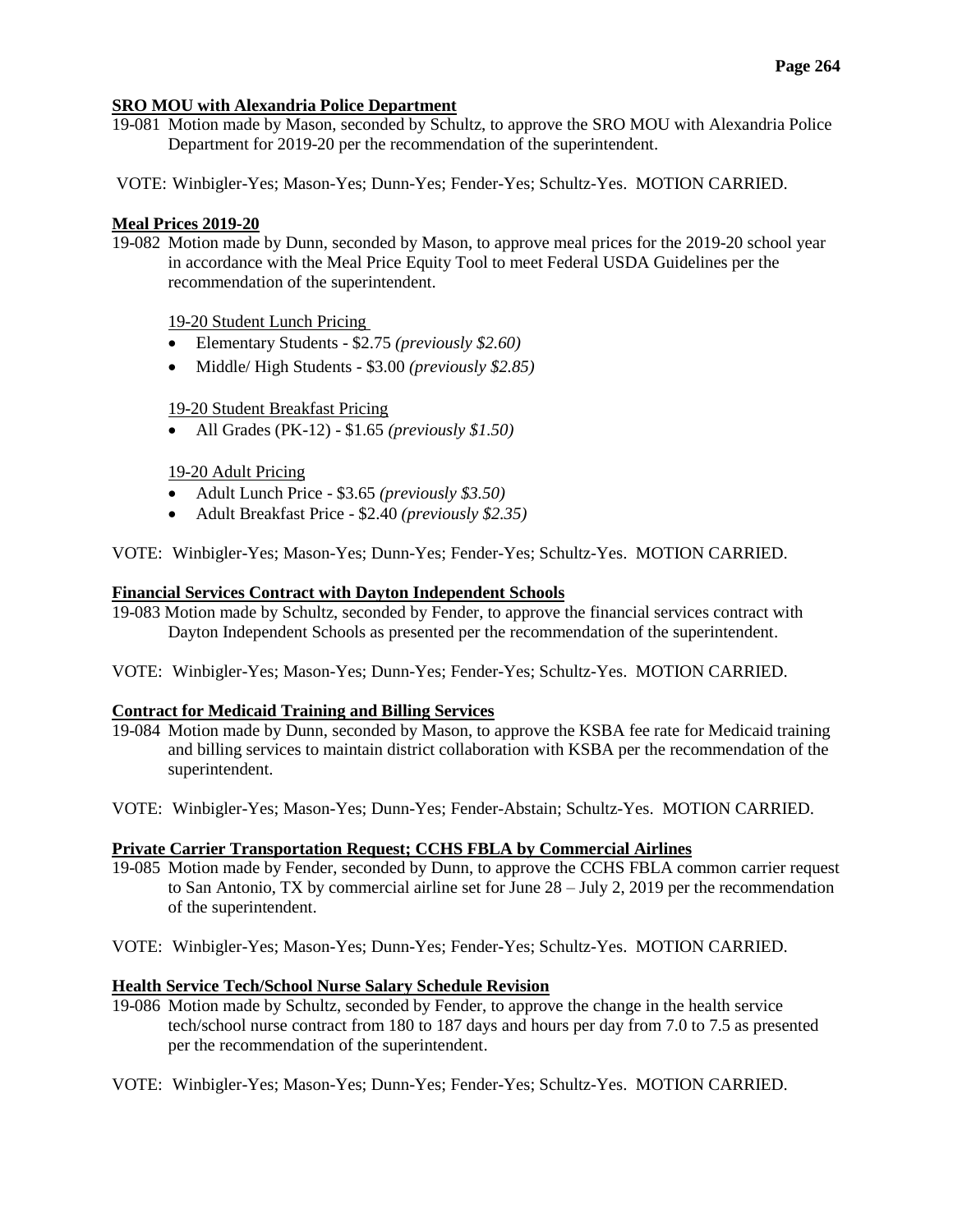#### **Page 265**

## **Food Service Bid Award for 2019-20**

- 19-087 Motion made by Dunn, seconded by Mason, to approve the 2019-20 Food Service bid recommendations for Gordon Food Services as Prime Vendor; Borden Dairy for milk/dairy; Velvet Ice Cream Company for ice cream; and Klosterman Baking Company for bread per the recommendation of the superintendent.
- VOTE: Winbigler-Yes; Mason-Yes; Dunn-Yes; Fender-Yes; Schultz-Yes. MOTION CARRIED.

## **Intent to Participate in Community Eligibility Provision at Alexandria Educational Center, Crossroads and Donald E. Cline Elementary**

- 19-088 Motion made by Mason, seconded by Dunn, to approve participation in the Community Eligibility Provision for 2019-20 school year at Alexandria Educational Center, Crossroads Elementary and Donald E. Cline Elementary per the recommendation of the superintendent.
- VOTE: Winbigler-Yes; Mason-Yes; Dunn-Yes; Fender-Yes; Schultz-Yes. MOTION CARRIED.

#### **NKU Athletic Training Program (ATP) Clinical Education Site Agreement**

- 19-089 Motion made by Fender, seconded by Schultz, to approve an agreement for Campbell County High School to be a clinical site for NKU's Athletic Training Program (ATP) per the recommendation of the superintendent.
- VOTE: Winbigler-Yes; Mason-Yes; Dunn-Yes; Fender-Yes; Schultz-Yes. MOTION CARRIED.

#### **IV. CONSENT AGENDA**

19-090 Motion made by Fender, seconded by Dunn, that the consent agenda be approved as presented per the recommendation of the superintendent.

#### **Minutes**

May 13, 2019 – Special Meeting May 20, 2019 – Regular Meeting

#### **Bills - Addendum**

General Fund # 133259-133383 as listed in the Orders of the Treasurer

#### **Bills – Regular**

General Fund # 133384-133530 as listed in the Orders of the Treasurer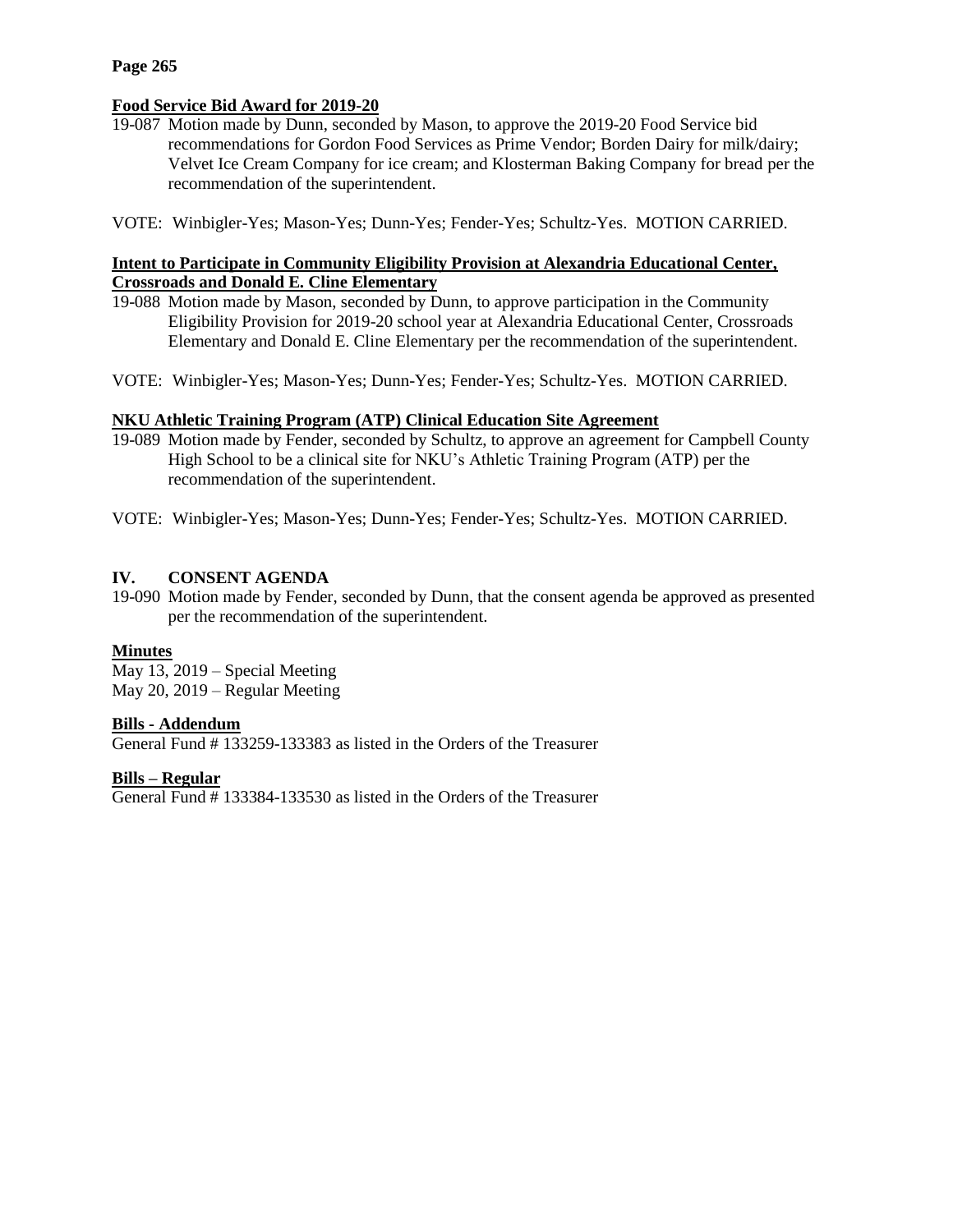| Campbell County Board of Education                                                                                                                                                                                                     |                  |                 |             |                     |               |                |
|----------------------------------------------------------------------------------------------------------------------------------------------------------------------------------------------------------------------------------------|------------------|-----------------|-------------|---------------------|---------------|----------------|
| Treasurer's Report<br>For Month Ended May 31, 2019                                                                                                                                                                                     |                  |                 |             |                     |               |                |
|                                                                                                                                                                                                                                        |                  |                 |             |                     |               |                |
|                                                                                                                                                                                                                                        | <b>Beginning</b> |                 |             | <b>Expenditures</b> |               | <b>Ending</b>  |
| <b>Fund</b>                                                                                                                                                                                                                            | <b>Balance</b>   | <b>Revenues</b> |             | <b>Salaries</b>     | <b>Others</b> | <b>Balance</b> |
|                                                                                                                                                                                                                                        |                  |                 |             |                     |               |                |
| General                                                                                                                                                                                                                                | 16,115,136       | 2,056,226       |             | (2,081,445)         | (743,960)     | 15,345,957     |
| <b>Sick Leave Retire.</b>                                                                                                                                                                                                              | 168,257          |                 |             | 0                   | 0             | 168,257        |
| <b>Committed Funds</b>                                                                                                                                                                                                                 | 400,000          |                 |             | 0                   | 0             | 400,000        |
| <b>Special Revenue</b>                                                                                                                                                                                                                 | 179,073          | 173,741         |             | (294, 984)          | (202, 759)    | (144, 929)     |
| <b>District Activity</b>                                                                                                                                                                                                               | 131,477          | 635             |             |                     | (37, 544)     | 94,569         |
| <b>Capital Outlay</b>                                                                                                                                                                                                                  | 396,328          | 222,677         |             | 0                   | 0             | 619,005        |
| <b>Building</b>                                                                                                                                                                                                                        | 324,340          | $\mathbf 0$     |             | 0                   | $\pmb{0}$     | 324,340        |
| <b>Construction</b>                                                                                                                                                                                                                    | 157,347          | 4,700           |             | 0                   | 0             | 162,047        |
| <b>Debt Service</b>                                                                                                                                                                                                                    | (68, 401)        | $\mathbf 0$     | $\mathbf 0$ | 0                   | 0             | (68, 401)      |
| <b>Food Service</b>                                                                                                                                                                                                                    | 271,153          | 232,759         |             | (55, 893)           | (139, 279)    | 308,739        |
| Totals*                                                                                                                                                                                                                                | \$18,074,710     | 2,690,738       |             | (2,432,322)         | (1, 123, 542) | \$17,209,583   |
| * Cash and cash equivalents in all funds include approx. \$382,308 in investments and certificates of                                                                                                                                  |                  |                 |             |                     |               |                |
| deposits yielding 0.615% and the remainder in interest-bearing checking accounts yielding 1.05%.<br><b>Leave of Absence Requests</b><br>Donald Schmidt, bus driver at Transportation, from May 10, 2019 through May 24, 2019 for FMLA. |                  |                 |             |                     |               |                |
| <b>Student Discipline Code 2019-20</b><br>In accordance with Board policy 09.438, the Board of Education is to update the Student Discipline Code<br>at least every 2 years.                                                           |                  |                 |             |                     |               |                |
| The Assistant Superintendent of Operations submitted the updated Student Discipline Code manual for<br>the upcoming school year.                                                                                                       |                  |                 |             |                     |               |                |
| The Discipline Code will be referenced in school handbooks, and provided to school employees, parents,<br>legal guardians, or other persons exercising custodial control or supervision.                                               |                  |                 |             |                     |               |                |
| Once approved, the discipline code will be distributed to students and parents in the District, including<br>those students who enroll during the school year.                                                                         |                  |                 |             |                     |               |                |

## **Treasurer's Report**

## **Leave of Absence Requests**

# **Student Discipline Code 2019-20**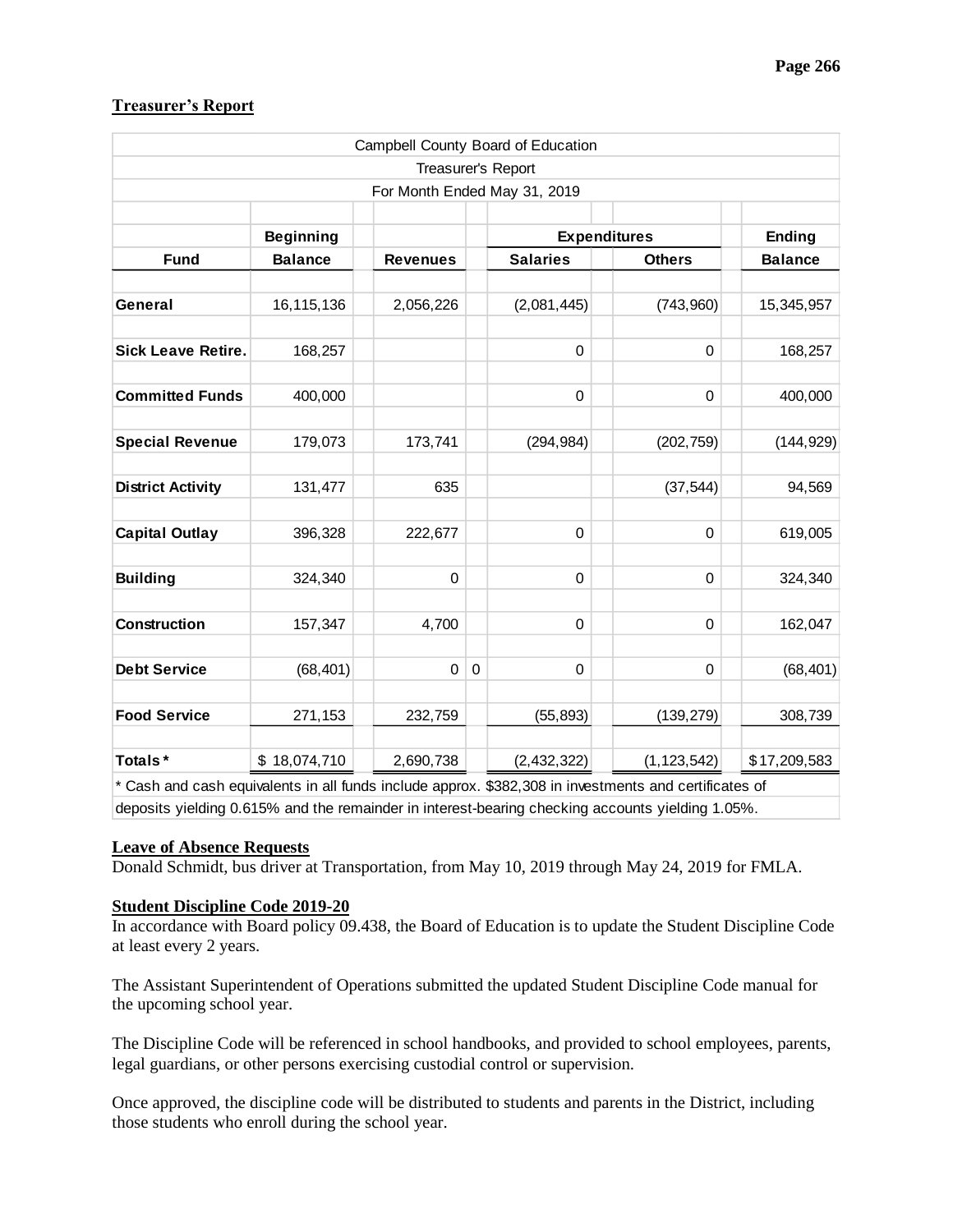# **Page 267**

Highlights of the changes reflect:

- 1. Cover Page: Date changed to 2019-2020
- 2. Calendar Page: Calendar changed to 2019-2020
- 3. Table of Contents: Table updated to reflect items and page numbers
- 4. Acceptable Use Policy: Date changed to 2019-2020; hyperlink updated; Telecommunications Devices section changed wording from "shall" to "may" be permitted to use personal telecommunication devices
- 5. Discipline: Violations/Consequences grid added back into Code at request of principals
- 6. Committee Members: Members updated

## **Board Appointed Chairperson and Alternate to Evaluation Appeals Committee**

The certified appeals panel is regulated by state law. The panel consists of 3 certified personnel (2 elected by the teaching staff and 1 appointed by the Board of Education). The school administration recommends that the Board appoint Principal Mr. Alvin Elsbernd to the Appeals Panel and Principal Mr. Matt Moore as the alternate.

# **Fidelity Bond – CCS District Treasurer and School Activity Account Clerks**

In accordance with Board policy 04.4, the Treasurer of the Board shall be bonded in an amount sufficient to meet the requirements of state regulations. The base amount of the Fidelity Bond is set by the Commissioner of Education in the Kentucky Department of Education (KDE). The minimal amount set by KDE is \$400,000. The Finance Director is currently bonded at \$600,000. The Superintendent and Finance Director recommend CCS bond:

- the District Finance Director at \$600,000
- the HS Activity Accounts Clerk at \$175,000
- the MS Activity Accounts Clerk at \$150,000

# **Bond of Depository and Collateral Security Agreement**

KRS 160.570 requires school districts to appoint a financial institution as its depository for a period not to exceed (2) years. Heritage Bank was appointed on May 21, 2018 as the Depository for CCS beginning July 1, 2018 for a period of two years.

Regulations also require the designated depository to execute a bond of depository. Essentially, the bond is a guarantee from the bank that they will pledge collateral equal to 103% of our deposits. The Board is being asked to approve the Bond of Depository for Public School Funds form and collateral agreement with regards to Heritage Bank for the period of one year beginning July 1, 2019.

## **Special Needs Contract for Educational Services**

The Director of Special Education is seeking board approval to continue the attached contract with Orientation and Mobility Services. We currently students identified with visual impairments that require orientation and mobility instruction to access curriculum. The contract will be paid from IDEA-B Federal Funding for Exceptional Children.

# **FRYSC MOA/Contract**

The board is being asked to approve the FRYSC Memorandum of Agreement/Contract for 2019-20 in the amount of \$340,324.48. This amount is an increase from the final 2018-19 amount of \$306,459.65. These funds will help provide resources, supports, and services for our students and families in need.

## **Transportation Manual**

The Director of Transportation is seeking board approval of the updated manual for the Transportation Department. This manual was last updated in 2016. The changes to the manual have occurred to reflect current procedures for the Transportation Department.